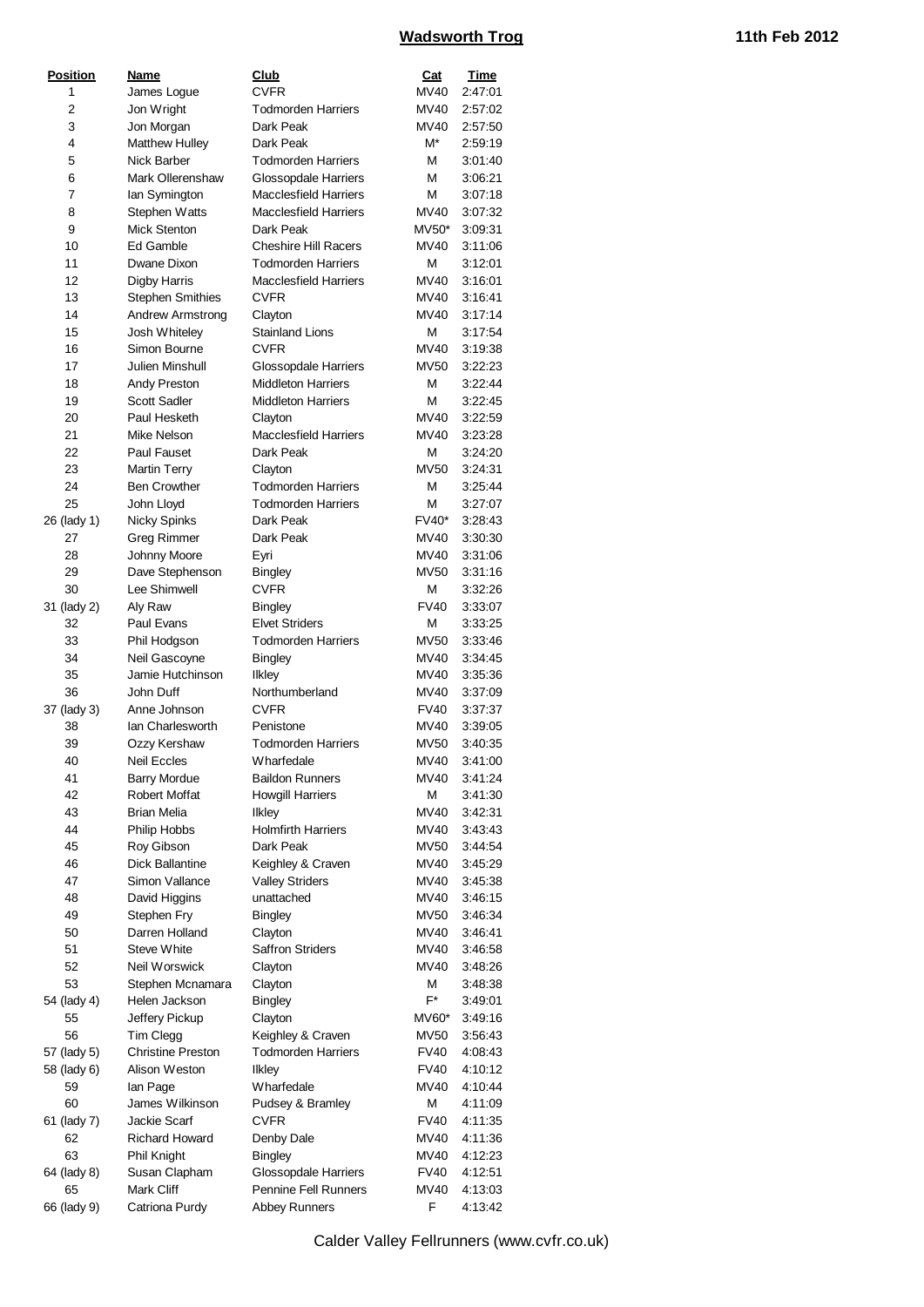| 67            | Jonny Downing              | unattached                           | М            | 4:13:44            |
|---------------|----------------------------|--------------------------------------|--------------|--------------------|
| 68            | Wil Valovin                | <b>Holmfirth Harriers</b>            | М            | 4:13:57            |
| 69 (lady 10)  | <b>Charlotte Coleman</b>   | Denby Dale                           | <b>FV40</b>  | 4:14:01            |
| 70            | Robert Paradise            | CVFR                                 | Μ            | 4:14:23            |
| 71            | Mark Robinson              | Harrogate Harriers                   | MV40         | 4:15:00            |
| 72            | Kenny Turner               | Dark Peak                            | MV50         | 4:15:06            |
| 73            | John Wilcock               | Clayton                              | MV40         | 4:16:48            |
| 74            | David Copping              | Keighley & Craven                    | MV40         | 4:16:56            |
| 75            | David Pickering            | Retford Ac                           | MV40         | 4:17:06            |
| 76            | Max Howard<br>Adrian Dixon | Retford Ac                           | MV50         | 4:17:49            |
| 77<br>78      | <b>Adrian Shaw</b>         | <b>FRA</b><br><b>Stainland Lions</b> | MV60<br>MV50 | 4:17:58<br>4:18:00 |
| 79            | Darren Graham              | <b>Todmorden Harriers</b>            | MV40         | 4:18:07            |
| 80            | <b>Andrew Lee</b>          | Rossendale Harriers                  | MV40         | 4:18:30            |
| 81            | Andrew Bibby               | <b>Todmorden Harriers</b>            | MV50         | 4:18:52            |
| 82            | <b>Nick Harris</b>         | Rossendale Harriers                  | MV60         | 4:19:56            |
| 83 (lady 11)  | Caroline Harding           | Pudsey & Bramley                     | F            | 4:20:11            |
| 84 (lady 12)  | <b>Catherine Mills</b>     | unattached                           | F            | 4:20:44            |
| 85            | Nigel Hodson               | Clayton                              | MV40         | 4:22:18            |
| 86 (lady 13)  | <b>Lindsay Palmer</b>      | Glossopdale Harriers                 | <b>FV40</b>  | 4:22:19            |
| 87 (lady 14)  | Jayne Butterworth          | Skipton Ac                           | <b>FV40</b>  | 4:23:21            |
| 88            | <b>Christian Loney</b>     | Abc Runners                          | м            | 4:29:55            |
|               | Jean Powell                | <b>Wharfedale</b>                    | <b>FV40</b>  |                    |
| 89 (lady 15)  |                            |                                      |              | 4:30:19            |
| 90            | <b>Bob Beattie</b>         | unattached                           | <b>MV50</b>  | 4:31:07            |
| 91            | Paul Atkinson              | unattached                           | MV40         | 4:32:05            |
| 92            | <b>Robert Pritchard</b>    | Skyrac Ac                            | MV50         | 4:32:20            |
| 93            | <b>Tony Steward</b>        | <b>CVFR</b>                          | MV50         | 4:32:45            |
| 94            | Riccardo Giusanni          | unattached                           | М            | 4:32:58            |
| 95            | Stephen Hall               | Skipton Ac                           | <b>MV50</b>  | 4:33:15            |
| 96 (lady 16)  | Leanne Hague               | <b>Abbey Runners</b>                 | F            | 4:33:16            |
| 97            | Duncan Brown               | Epo, The Netherlands                 | MV50         | 4:35:10            |
| 98            | <b>Bernard Corfe</b>       | unattached                           | MV40         | 4:36:26            |
| 99            | <b>Richard Campbell</b>    | <b>Middleton Harriers</b>            | М            | 4:36:47            |
| 100           | Andrew Jackson             | <b>Ackworth Road Runners</b>         | М            | 4:38:17            |
| 101           | <b>Phillip Hargraves</b>   | Skipton Ac                           | <b>MV50</b>  | 4:39:56            |
| 102           | Hanno Torn                 | Pennine Fell Runners                 | MV40         | 4:46:22            |
| 103           | <b>Daniel Sims</b>         | Pennine Fell Runners                 | М            | 4:46:26            |
| 104 (lady 17) | Carol Morgan               | Nidd Valley                          | F            | 4:46:37            |
| 105 (lady 18) | Helen Wilson               | <b>Todmorden Harriers</b>            | <b>FV40</b>  | 4:46:52            |
| 106           | Ryan Colbeck               | <b>CVFR</b>                          | Μ            | 4:47:10            |
| 107           | John Dunne                 |                                      | М            |                    |
|               |                            | unattached                           |              | 4:47:58            |
| 108           | David Wilson               | <b>Todmorden Harriers</b>            | <b>MV50</b>  | 4:53:33            |
| 109 (lady 19) | Allison Skillicorn         | <b>Abbey Runners</b>                 | F            | 4:54:00            |
| 110           | Paul Hindle                | Keighley & Craven                    | MV40         | 4:57:14            |
| 111 (lady 20) | Becca Marshall             | Keighley & Craven                    | <b>FV40</b>  | 4:57:15            |
| 112           | <b>Eddie Lesniak</b>       | <b>Achille Ratti</b>                 | MV50         | 4:57:17            |
| 113           | Myles Holdsworth           | Leeds City                           | М            | 4:59:59            |
| 114           | <b>Edwin Tate</b>          | unattached                           | М            | 5:01:40            |
| 115           | Martin Burnside            | Idle Ac                              | <b>MV50</b>  | 5:05:46            |
| 116 (lady 21) | Pauline Linton             | <b>FRA</b>                           | <b>FV40</b>  | 5:20:42            |
| 117           | Steve Wathall              | Retford Ac                           | MV50         | 5:21:33            |
| 118           | Gerard Connor              | Retford Ac                           | MV50         | 5:21:34            |
| 119 (lady 22) | Fiona Armer                | <b>Todmorden Harriers</b>            | <b>FV40</b>  | 5:22:40            |
| 120           | <b>Andrew Kitts</b>        | Keighley & Craven                    | MV40         | 5:25:43            |
| 121           | Raj Madhas                 | <b>Wharfedale</b>                    | MV40         | 5:25:44            |
| 122 (lady 23) | Elise Milnes               | <b>Todmorden Harriers</b>            | FV50*        | 5:25:44            |
| 123           | Philip Jones               | CVFR                                 | MV50         | 5:29:30            |
|               |                            |                                      |              |                    |
| <b>DNF</b>    |                            |                                      |              |                    |
|               | Lynda Howard               | Retford Ac                           | <b>FV50</b>  |                    |
| <b>DNF</b>    | Peter Fitzpatrick          | CVFR                                 | <b>MV40</b>  |                    |
| <b>DNF</b>    | Chris Cavey                | Heptonstall                          | <b>MV40</b>  |                    |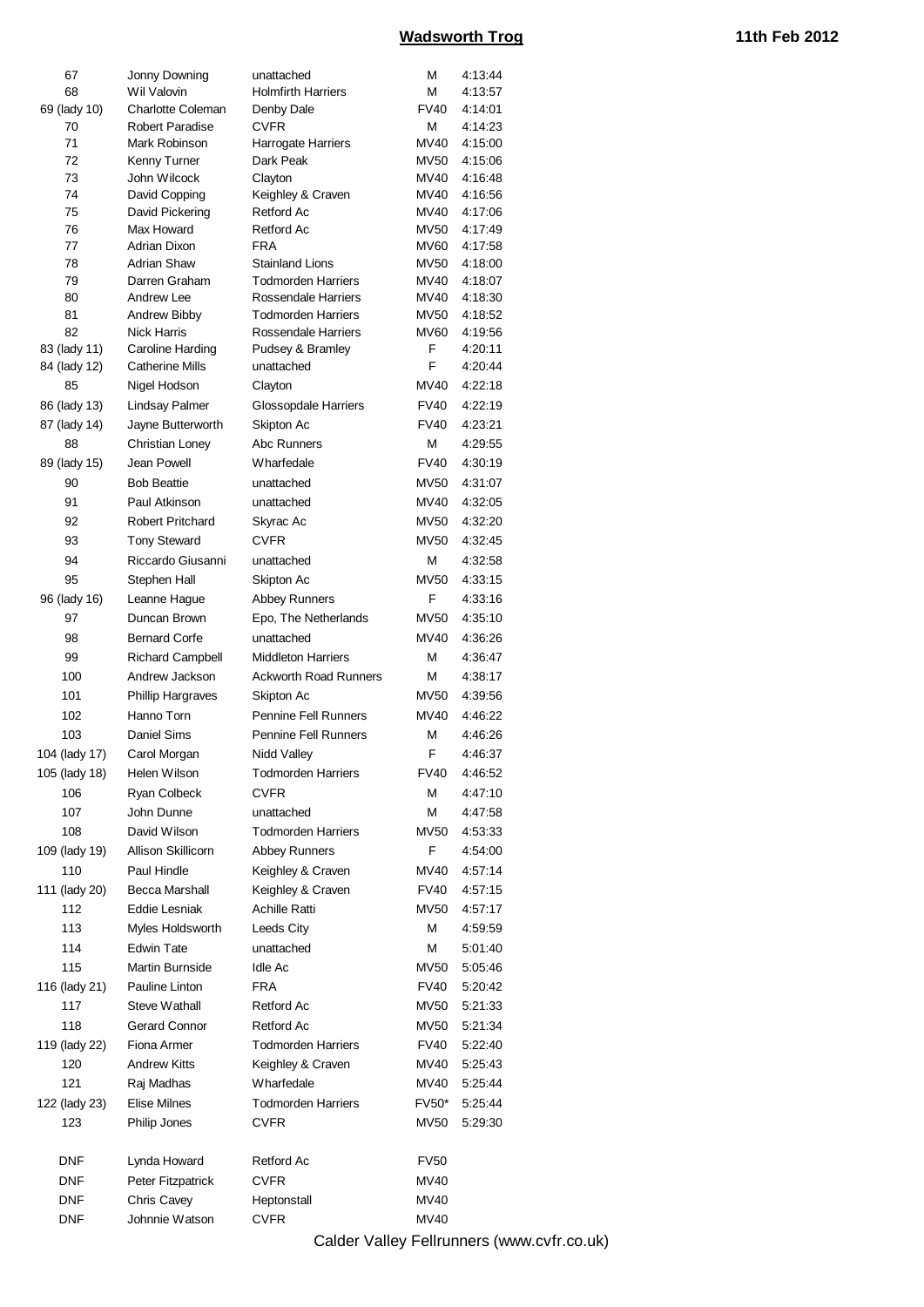| <b>DNF</b> | John Telfer            | Northumberland         | <b>MV50</b> |
|------------|------------------------|------------------------|-------------|
| <b>DNF</b> | Neil Woods             | East Cheshire Harriers | MV40        |
| <b>DNF</b> | <b>Martin Gardiner</b> | Dallam                 | м           |
| <b>DNF</b> | Mark Goldie            | <b>CVFR</b>            | MV40        |
| <b>DNF</b> | John Bottomley         | <b>Valley Striders</b> | м           |
| <b>DNF</b> | Jason Stevens          | <b>CVFR</b>            | MV40        |
| <b>DNF</b> | Clare Kenny            | <b>CVFR</b>            | <b>FV50</b> |
| <b>DNF</b> | Linda Hayles           | <b>CVFR</b>            | <b>FV50</b> |

#### **Teams Points**

|                     | 1 Jon Morgan            | Dark Peak                    | 3   | 16            |                                            |
|---------------------|-------------------------|------------------------------|-----|---------------|--------------------------------------------|
|                     | Matthew Hulley          |                              | 4   |               |                                            |
|                     | <b>Mick Stenton</b>     |                              | 9   |               |                                            |
|                     |                         |                              |     |               |                                            |
|                     | 2 Jon Wright            | <b>Todmorden Harriers</b>    | 2   | 18            |                                            |
|                     | Nick Barber             |                              | 5   |               |                                            |
|                     | Dwane Dixon             |                              | 11  |               |                                            |
|                     | 3 Ian Symington         | <b>Macclesfield Harriers</b> | 7   | 27            |                                            |
|                     | Stephen Watts           |                              | 8   |               |                                            |
|                     | <b>Digby Harris</b>     |                              | 12  |               |                                            |
|                     |                         |                              |     |               |                                            |
|                     | 4 James Logue           | <b>CVFR</b>                  | 1   | 30            |                                            |
|                     | <b>Stephen Smithies</b> |                              | 13  |               |                                            |
|                     | Simon Bourne            |                              | 16  |               |                                            |
|                     |                         |                              |     |               |                                            |
|                     | 5 Andrew Armstrong      | Clayton                      | 14  | 57            |                                            |
|                     | Paul Hesketh            |                              | 20  |               |                                            |
|                     | <b>Martin Terry</b>     |                              | 23  |               |                                            |
|                     |                         |                              | 29  | 112           |                                            |
|                     | 6 Dave Stephenson       | <b>Bingley</b>               |     |               |                                            |
|                     | Neil Gascoyne           |                              | 34  |               |                                            |
|                     | Stephen Fry             |                              | 49  |               |                                            |
|                     | 7 Andy Preston          | <b>Middleton Harriers</b>    | 18  | 136           |                                            |
|                     | Scott Sadler            |                              | 19  |               |                                            |
|                     | Richard Campbell        |                              | 99  |               |                                            |
|                     |                         |                              |     |               |                                            |
|                     | 8 Dick Ballantine       | Keighley & Craven            | 46  | 176           |                                            |
|                     | Tim Clegg               |                              | 56  |               |                                            |
|                     | David Copping           |                              | 74  |               |                                            |
|                     |                         |                              |     |               |                                            |
|                     | 9 Neil Eccles           | Wharfedale                   | 40  | 220           |                                            |
|                     | lan Page                |                              | 59  |               |                                            |
|                     | Raj Madhas              |                              | 121 |               |                                            |
|                     | 10 David Pickering      | Retford Ac                   | 75  | 268           |                                            |
|                     | Max Howard              |                              | 76  |               |                                            |
|                     | Steve Wathall           |                              | 117 |               |                                            |
|                     |                         |                              |     |               |                                            |
|                     | 11 Mark Cliff           | Pennine Fell Runners         | 65  | 270           |                                            |
|                     | Hanno Torn              |                              | 102 |               |                                            |
|                     | Daniel Sims             |                              | 103 |               |                                            |
|                     |                         |                              |     |               |                                            |
| <b>Female Teams</b> |                         |                              |     | <b>Points</b> |                                            |
|                     | 1 Catriona Purdy        | <b>Abbey Runners</b>         | 9   | 44            |                                            |
|                     | Leanne Hague            |                              | 16  |               |                                            |
|                     | Allison Skillicorn      |                              | 19  |               |                                            |
|                     | 2 Christine Preston     | <b>Todmorden Harriers</b>    | 5   | 45            |                                            |
|                     |                         |                              |     |               | Calder Valley Fellrunners (www.cvfr.co.uk) |
|                     |                         |                              |     |               |                                            |